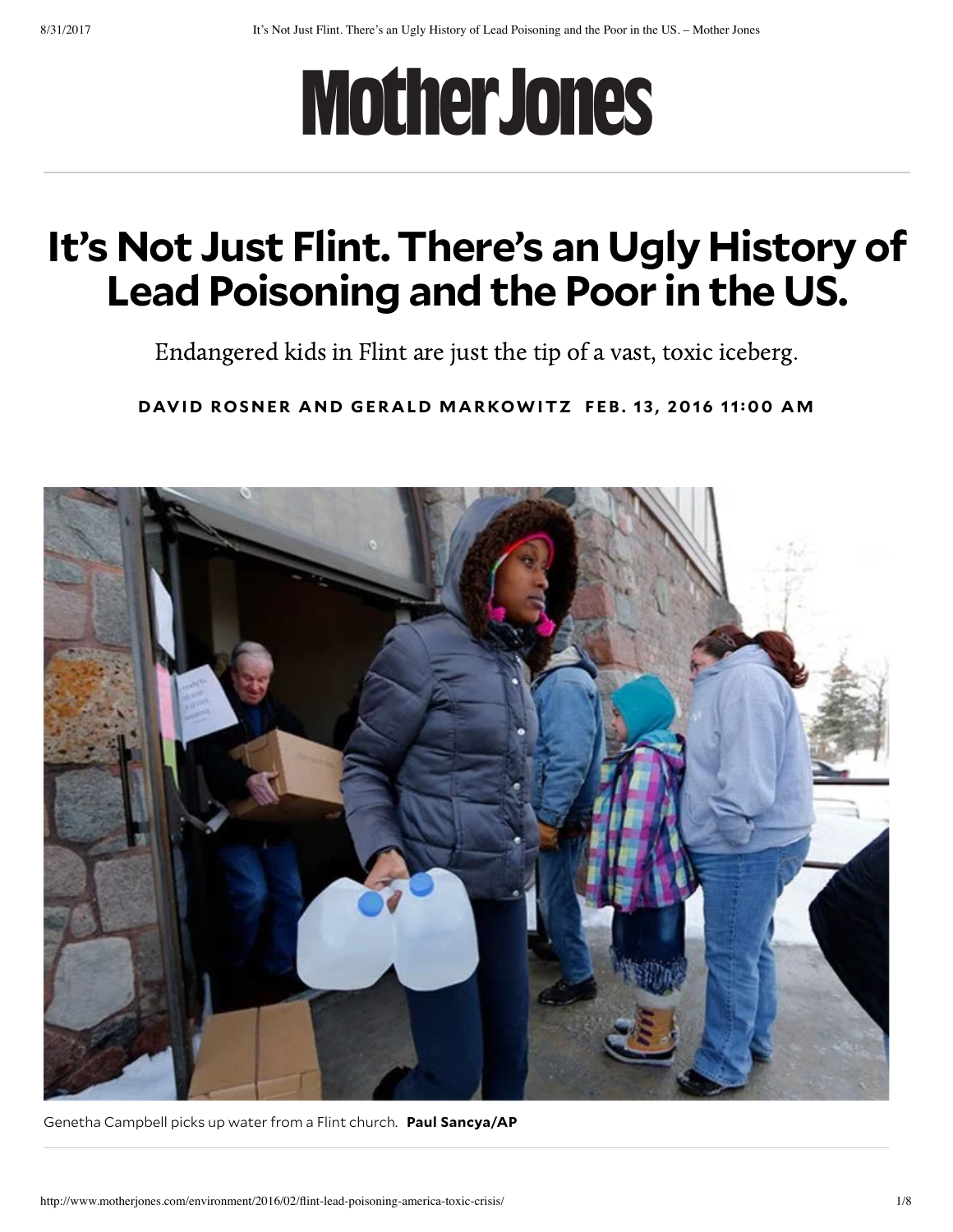### This [story](http://www.tomdispatch.com/blog/176101/) first appeared on the [TomDispatch](http://www.tomdispatch.com/) website.

"I know if I was a parent up there, I would be beside myself if my kids' health could be at risk," said President Obama on a [recent](http://www.freep.com/story/news/local/michigan/2016/01/16/president-obama-declares-emergency-flint/78898604/) trip to Michigan.

"Up there" was Flint, a rusting industrial city in the grip of a "water crisis" brought on by a government austerity scheme. To save a couple of million dollars, that city switched its source of water from Lake Huron to the Flint River, a long-time industrial dumping ground for the toxic industries that had once made their home along its banks. Now, the city is enveloped in a public health emergency, with elevated levels of lead in its water supply and in the blood of its children.

The price tag for replacing the lead pipes that contaminated its drinking water, **TomDispatch** thanks to the corrosive toxins found in the Flint River, is now [estimated](http://www.detroitnews.com/story/news/politics/2016/01/07/flint-water/78404218/) at up to \$1.5 billion. No one knows where that money will come from or when it will arrive. In the meantime, the cost to the children of Flint has been and will be incalculable. As little as a few specks of lead in the water children drink or in flakes of paint that come off the [walls](http://lydiadenworth.com/articles/poison-hid-home/) of old houses and are ingested can change the course of a life. The amount of lead dust that covers a thumbnail is enough to send a child into a coma or into convulsions leading to death. It takes less than a tenth of that amount to cause IQ loss, hearing loss, or behavioral problems like attention deficit hyperactivity disorder and dyslexia. The Centers for Disease [Control](http://www.cdc.gov/nceh/lead/acclpp/blood_lead_levels.htm) (CDC), the government agency responsible for tracking and protecting the nation's health, says simply, "No safe blood lead level in children has been identified."

President Obama would have good reason to worry if his kids lived in Flint. But the city's children are hardly the only ones threatened by this public [health](http://www.amazon.com/Lead-Wars-Politics-Americas-California/dp/0520273257/ref=sr_1_1?ie=UTF8&qid=1454274062&sr=8-1&keywords=lead+wars) crisis. There's a lead crisis for children in [Baltimore,](http://www.ncbi.nlm.nih.gov/pubmed/22994280) Maryland, [Herculaneum,](http://www.stltoday.com/news/local/crime-and-courts/smelter-was-to-blame-for-children-s-woes-in-herculaneum/article_e566a8fd-8845-5568-a2a3-32a87f7dd27f.html) Missouri, [Sebring,](http://www.dispatch.com/content/stories/local/2016/01/26/Ohio-EPA-knew-about-lead-issues-in-Sebring.html) Ohio, and even the nation's capital, [Washington,](http://www.cdc.gov/nceh/lead/blood_levels.htm) DC, and that's just to begin a list. State reports [suggest](http://www.philly.com/philly/health/20160205_Is_lead_poisoning_in_Pa___N_J__even_worse_than_Flint.html), for instance, that "18 cities in Pennsylvania and 11 in New Jersey may have an even higher share of children with dangerously elevated levels of lead than does Flint." Today, scientists agree that there is no safe level of lead for children and at least half of American children have some of this neurotoxin in their [blood](http://www.cdc.gov/exposurereport/). The CDC is especially concerned about the more than 500,000 American children who have substantial amounts of lead in their bodies. Over the past century, an untold number have had their IQs reduced, their school performances limited, their behaviors altered, and their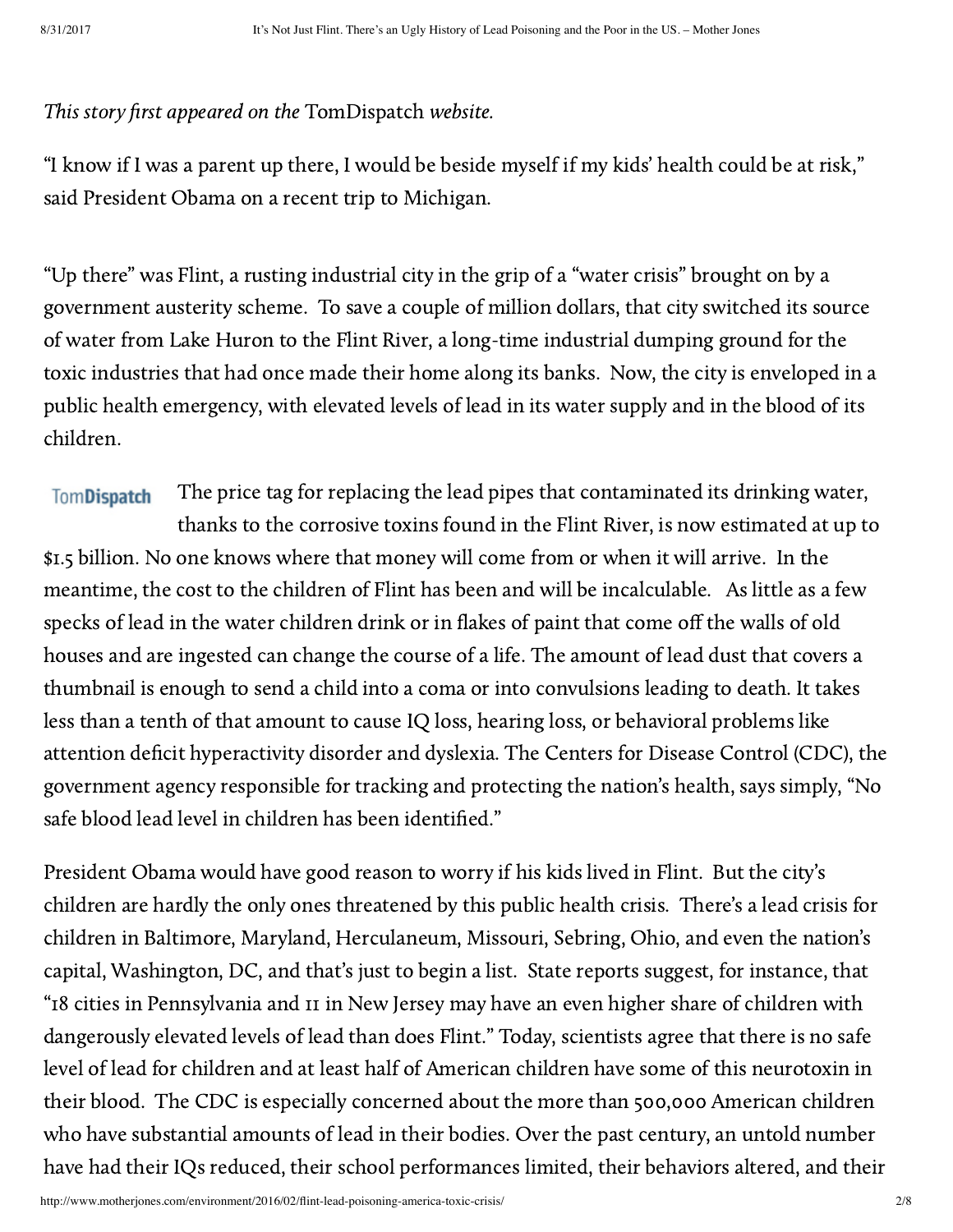neurological development [undermined.](http://www.ncbi.nlm.nih.gov/pmc/articles/PMC1257652/) From coast to coast, from the Sun Belt to the Rust Belt, children have been and continue to be imperiled by a century of industrial production, commercial gluttony, and abandonment by the local, state, and federal governments that should have protected them. Unlike in Flint, the "crisis" seldom comes to public attention.

## **Two, Three… Many Flints**

In Flint, the origins of the current crisis lay in the history of auto giant General Motors (GM) and its rise in the middle decades of the twentieth century to the status of the world's largest corporation. GM's Buick plant alone once occupied "an area almost a mile and a half long and half a mile wide," [according](http://archives.chicagotribune.com/1937/01/10/page/6/article/flint-hub-city-in-operations-of-seneral-motors/) to the Chicago Tribune, and several Chevrolet and [other](https://en.wikipedia.org/wiki/Fisher_Body) GM plants literally covered the waterfront of "this automotive city." Into the Flint River went the toxic wastes of factories large and small, which once supplied batteries, paints, solders, glass, fabrics, oils, lubricating fluids, and a multitude of other materials that made up the modern car. In these plants strung out along the banks of the Flint and Saginaw rivers and their detritus lay the origins of the present public health emergency.

The crisis that attracted President Obama's attention is certainly horrifying, but the children of Flint have been poisoned in one way or another for at least 80 years. Three generations of those children living around Chevrolet Avenue in the old industrial heart of the city experienced an environment filled with heavy metal toxins that cause neurological conditions in them and [cardiovascular](http://www.ncbi.nlm.nih.gov/pmc/articles/PMC1849948/) problems in adults.

As Michael Moore documented in his film [Roger](http://www.imdb.com/title/tt0098213/?ref_=fn_al_tt_1) and Me, GM abandoned Flint in a vain attempt to stave off financial disaster. Having sucked its people dry, the company ditched the city, leaving it to deal with a polluted hell without the means to do so. Like other industrial cities that have suffered this kind of abandonment, Flint's population is majority African American and Latino, and has a disproportionate number of families living below the poverty line. Of its 100,000 residents, 65 percent are African American and Latino and 42 [percent](https://medium.com/natural-resources-defense-council/making-it-right-in-flint-1b5c3b52bde1#.xgtxcfegb) are mired in poverty.

The president should be worried about Flint's children and local, state, and federal authorities need to fix the pipes, sewers, and water supply of the city. Technically, this is a feasible, if expensive, proposition. It's already clear, however, that the [political will](http://www.reuters.com/article/us-michigan-flint-fbi-idUSKCN0VB1DB) is just not there even for this one community. Gina McCarthy, the Environmental Protection Agency's administrator, has refused to provide Flint's residents with even a prospective timetable for replacing their pipes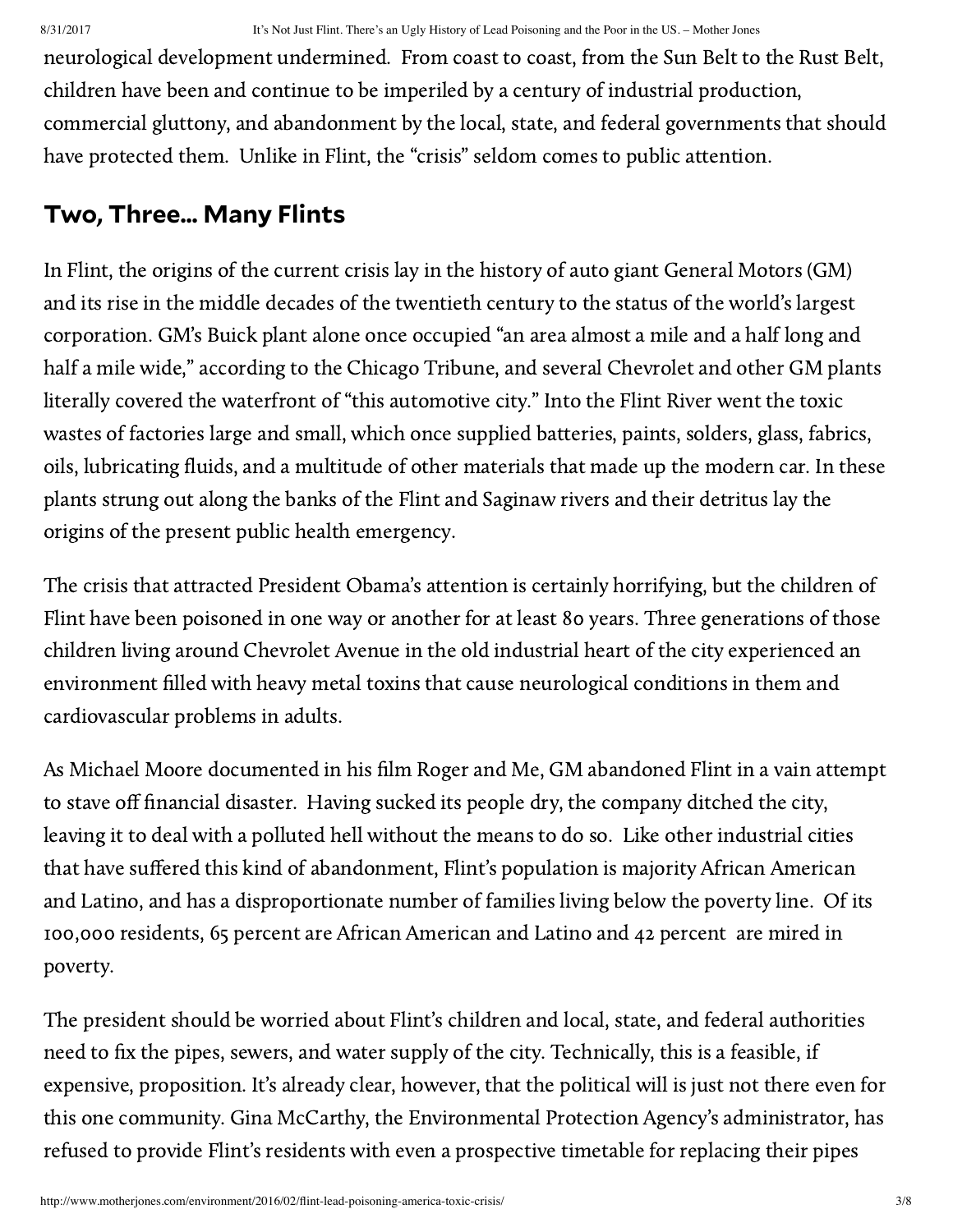#### 8/31/2017 It's Not Just Flint. There's an Ugly History of Lead Poisoning and the Poor in the US. – Mother Jones

and making their water safe. There is, however, a far graver problem that is even less easy to fix: the mix of racism and corporate greed that have put lead and other pollutants into millions of homes in the United States. The scores of endangered kids in Flint are just the tip of a vast, toxic iceberg. Even [Baltimore,](http://fivethirtyeight.com/features/baltimores-toxic-legacy-of-lead-paint/) which first identified its lead poisoning epidemic in the 1930s, still faces a crisis, especially in largely African American communities, when it comes to the lead paint in its older housing stock.

Just this month, Maryland's secretary of housing, community, and development, Kenneth C. Holt, dismissed the never-ending lead crisis in Baltimore by callously [suggesting](http://www.baltimoresun.com/news/maryland/bs-md-lead-liability-20150814-story.html) that it might all be a shuck. A mother, he said, might fake such poisoning by putting "a lead fishing weight in her child's mouth [and] then take the child in for testing." Such a tactic, he indicated, without any kind of proof, was aimed at making landlords "liable for providing the child with [better] housing." Unfortunately, the attitudes of Holt and Governor Rick Snyder of Michigan have proven all too typical of the ways in which America's civic and state leaders have tended to ignore, dismiss, or simply deny the real suffering of children, especially those who are black and Latino, when it comes to lead and other toxic chemicals.

There is, in fact, a grim [broader](http://www.amazon.com/s/ref=nb_sb_ss_c_0_14?url=search-alias%3Dstripbooks&field-keywords=deceit+and+denial&sprefix=deceit+and+den%2Caps%2C170) history of lead poisoning in America. It was probably the most widely dispersed environmental toxin that affected children in this country. In part, this was because, for decades during the middle of the twentieth century, it was marketed as an essential ingredient in industrial society, something without which none of us could get along comfortably. Those toxic pipes in Flint are hardly the only, or even the primary, source of danger to children left over from that era.

In the 1920s, tetraethyl lead was introduced as an additive for gasoline. It was lauded at the time as a "gift of [God"](http://www.ncbi.nlm.nih.gov/pmc/articles/PMC1646253/) by a representative of the Ethyl Corporation, a creation of GM, Standard Oil, and Dupont, the companies that invented, produced, and marketed the stuff. Despite warnings that this industrial toxin might pollute the planet, which it did, almost three-quarters of a century would pass before it was removed from gasoline in the United States. During that time, spewed out of the tailpipes of hundreds of millions of cars and trucks, it tainted the soil that children played in and was tracked onto floors that toddlers touched. Banned from use in the 1980s, it still lurks in the environment today.

Meanwhile, homes across the country were tainted by lead in quite a different way. Lead carbonate, a white powder, was mixed with linseed oil to create the paint that was used in the nation's homes, hospitals, schools, and other buildings until 1978. Though its power to harm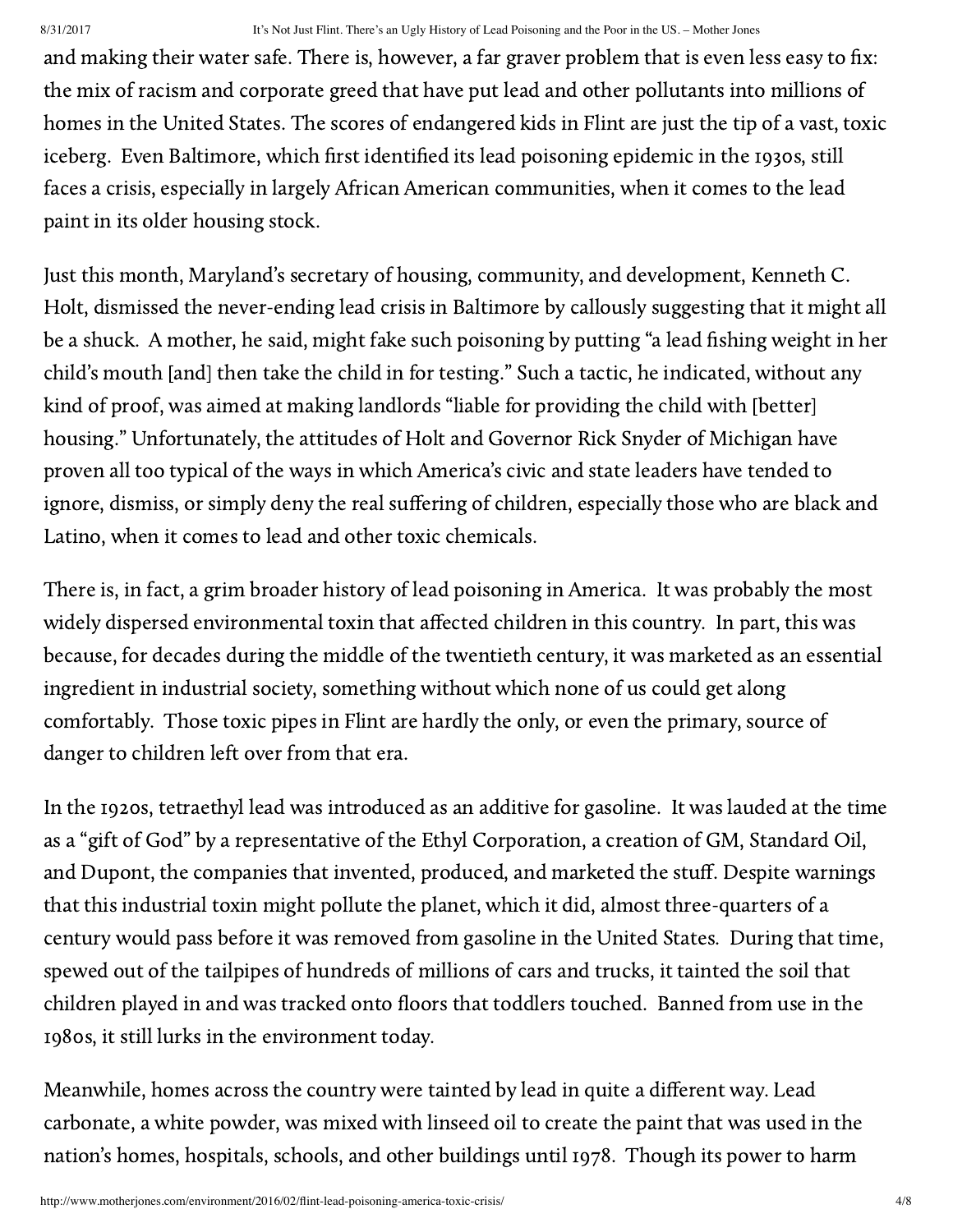and even kill children who sucked on lead-painted windowsills, toys, cribs, and woodwork had long been known, it was only in that year that the federal government [banned](https://www.google.com/url?sa=t&rct=j&q=&esrc=s&source=web&cd=1&ved=0ahUKEwiC96Pq7sfKAhVG12MKHfLVCzIQFggdMAA&url=https%3A%2F%2Fwww.cpsc.gov%2Fen%2Fmedia%2Fdocuments%2Fbusiness--manufacturing%2Fbusiness-education%2Fbusiness-guidance%2Flead-containing-paint-regulatory-summary-%2F&usg=AFQjCNHuk4kT2Ym0Wln49OZFVgvTpX8VlA&cad=rja) its use in household paints.

Hundreds of tons of the lead in paint that covered the walls of houses, apartment buildings, and workplaces across the United States remains in place almost four decades later, especially in poorer neighborhoods where millions of African American and Latino children currently live. Right now, most middle class white families feel relatively immune from the dangers of lead, although the gentrification of old neighborhoods and the renovation of old homes can still expose their children to dangerous levels of lead dust from the old paint on those walls. However, economically and politically vulnerable black and Hispanic children, many of whom inhabit dilapidated older housing, still suffer disproportionately from the devastating effects of the toxin. This is the meaning of institutional racism in action today. As with the water flowing into homes from the pipes of Flint's water system, so the walls of its apartment complexes, not to mention those in poor neighborhoods of Detroit, Baltimore, Washington, and virtually every other older urban center in the country, continue to poison children exposed to lead-polluted dust, chips, soil, and air.

Over the course of the past century, tens of millions of children have been poisoned by lead and millions more remain in danger of it today. Add to this the risks these same children face from industrial toxins like mercury, asbestos, and polychlorinated biphenyls (better known as PCBs) and you have an ongoing recipe for a Flint-like disaster but on a national scale.

In truth, the United States has scores of "Flints" awaiting their moments. Think of them as ticking toxic time bombs — just an austerity scheme or some official's poor decision away from a public health disaster. Given this, it's remarkable, even in the wake of Flint, how little attention or publicity such threats receive. Not surprisingly, then, there seems to be virtually no political will to ensure that future generations of children will not suffer the same fate as those in Flint.

## **The Future of America's Toxic Past**

A series of decisions by state and local officials turned Flint's chronic post-industrial crisis into a total public health disaster. If clueless, corrupt, or heartless government officials get all the blame for this (and blame they do deserve), the larger point will unfortunately be missed — that there are many post-industrial Flints, many other hidden tragedies affecting America's children that await their moments in the news. Treat Flint as an anomaly and you condemn families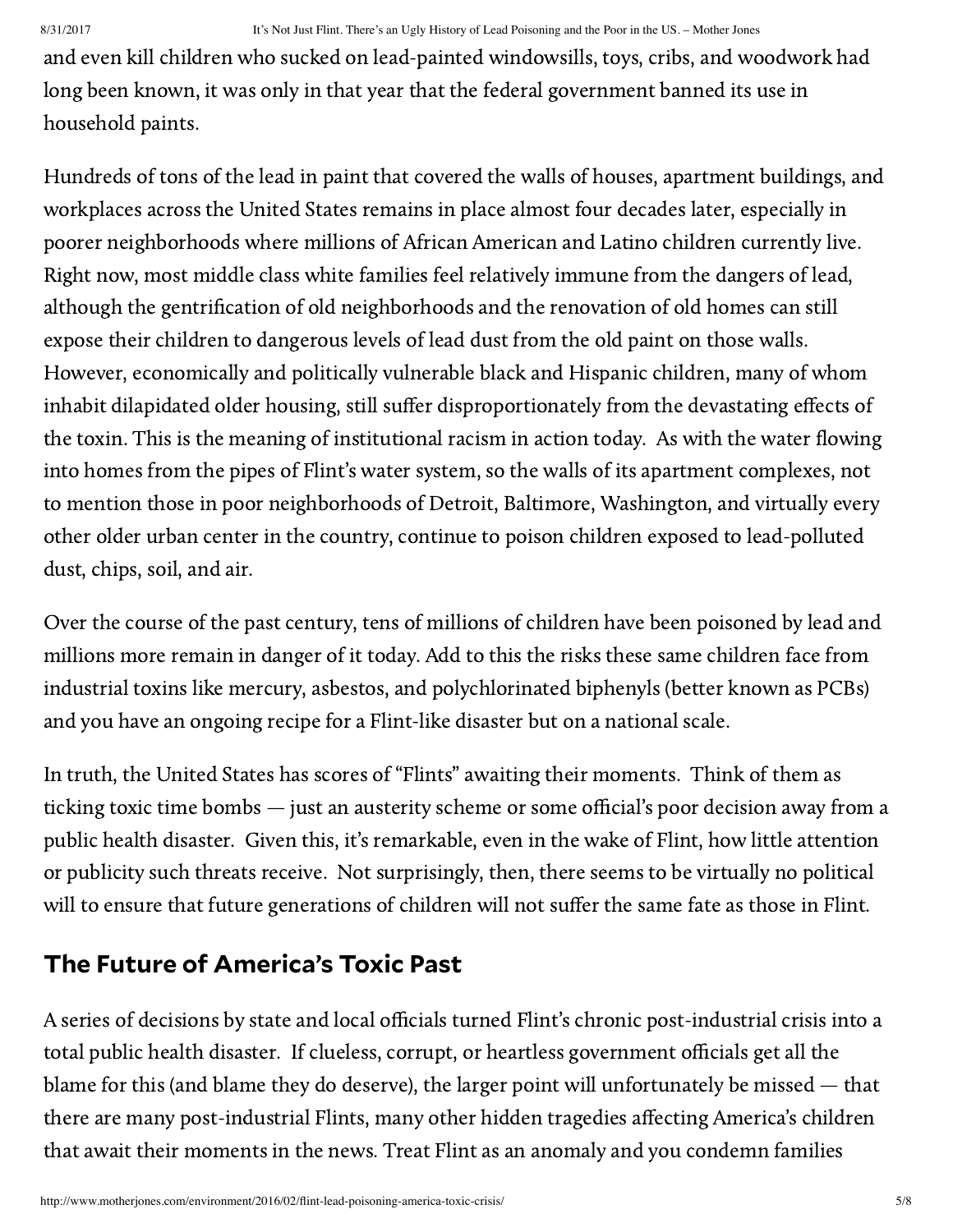#### 8/31/2017 It's Not Just Flint. There's an Ugly History of Lead Poisoning and the Poor in the US. – Mother Jones

nationwide to bear the damage to their children alone, abandoned by a society unwilling to invest in cleaning up a century of industrial pollution, or even to acknowledge the injustice involved.

Flint may be years away from a solution to its current crisis, but in a few cities elsewhere in the country there is at least a modicum of hope when it comes to developing ways to begin to address this country's poisonous past. In California, for example, 10 cities and counties, including San Francisco, San Diego, Los Angeles, and Oakland, have successfully sued and won an initial judgment against three lead pigment manufacturers for \$1.15 billion. That money will be invested in removing lead paint from the walls of homes in these cities. If this judgment is upheld on [appeal](http://www.mercurynews.com/opinion/ci_27443599/lead-paint-case-appeal-santa-clara-county-ruling), it would be an unprecedented and pathbreaking victory, since it would force a polluting industry to clean up the mess it created and from which it profited. There have been other partial victories, too. In Herculaneum, Missouri, for instance, where half the children within a mile of the nation's largest lead smelter suffered lead poisoning, jurors returned a \$320 [million](http://www.stltoday.com/news/local/metro/million-verdict-in-lead-smelter-case-sends-clear-message/article_12f7e0ba-29ab-5894-8067-9a45ad255cfa.html) verdict against Fluor Corporation, one of the world's largest construction and engineering firms. That verdict is also on appeal, while the company has moved its smelter to Peru where whole new populations are undoubtedly being [poisoned](http://www.breakinglawsuitnews.com/jury-awards-38-5-million-in-doe-run-a-t-massey-lead-poisoning-lawsuit/).

President Obama hit the nail on the head with his recent comments on Flint, but he also missed the larger point. There he was just a few dozen miles from that city's damaged water system when he spoke in Detroit, another symbol of corporate abandonment with its own grim toxic legacy. Thousands of homes in the Motor City, the former capital of the auto industry, are still lead paint disaster areas. Perhaps it's time to widen the canvas when it comes to the poisoning of America's children and face the terrible human toll caused by "the American century."

David Rosner and Gerald Markowitz, TomDispatch regulars, are co-authors and co-editors of seven books and 85 articles on a variety of industrial and occupational hazards, including Deceit and Denial: The Deadly Politics of Industrial Pollution and, most recently, Lead Wars: The Politics of Science and the Fate of America's Children. Rosner is a professor of sociomedical sciences and history at Columbia University and co-director of the Center for the History of Public Health at Columbia's Mailman School of Public Health. Markowitz is a professor of history at John Jay College and the Graduate Center, City University of New York. Both have been awarded a certificate of appreciation by the United States Senate through the office of Senator Sheldon Whitehouse, who has recognized the importance of their work on lead and industrial poisoning.